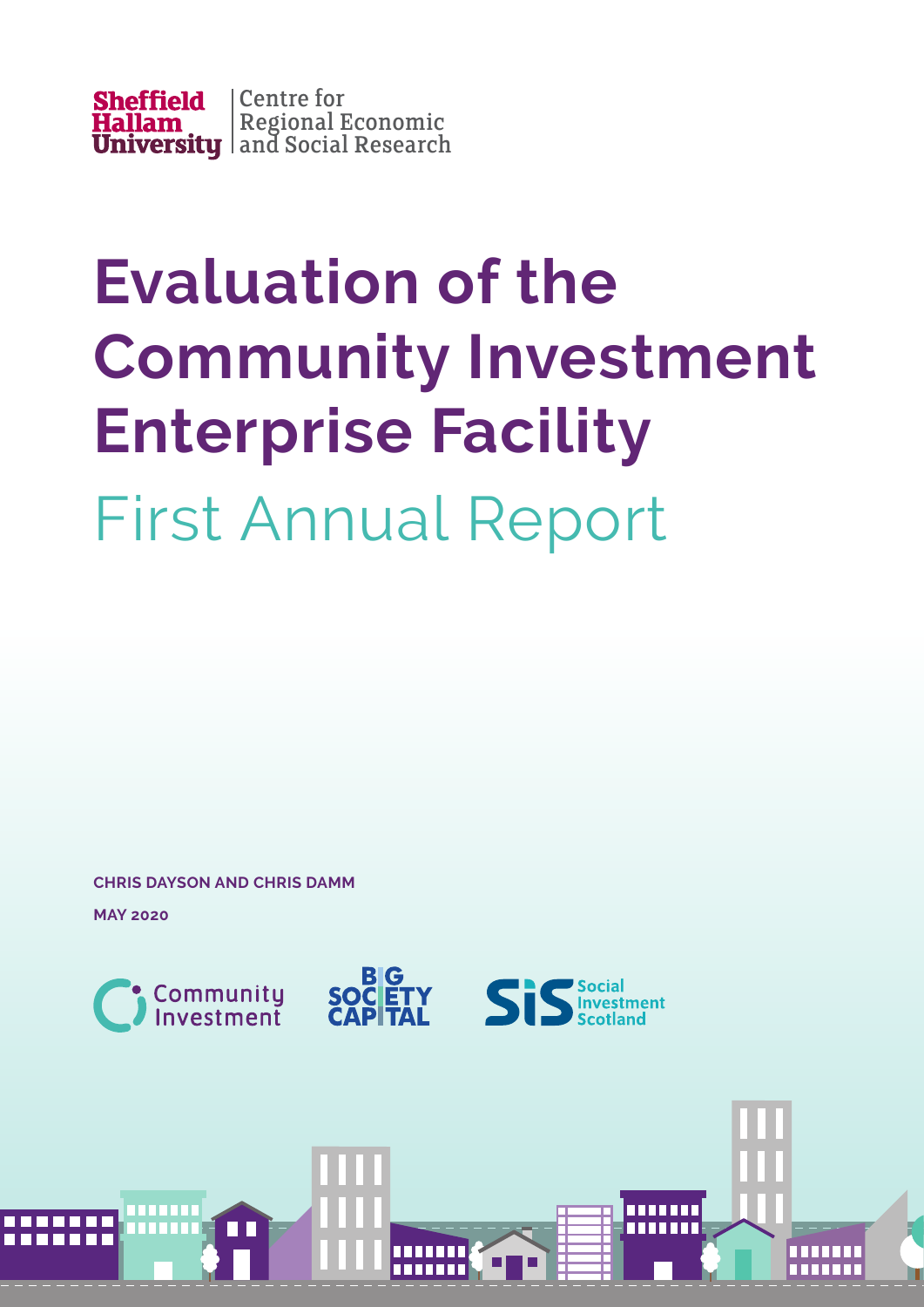### **Contents**

| 1 <sup>1</sup> | Introduction                                                                | 3               |
|----------------|-----------------------------------------------------------------------------|-----------------|
|                | 2. An overview of CIEF lending                                              | 5.              |
| 3 <sub>1</sub> | <b>Characteristics of CIEF lending</b>                                      |                 |
|                | 4. Conclusion: understanding the potential for social and economic benefits | 13 <sup>°</sup> |

The analysis contained within this report draws on data collected prior to the outbreak of the COVID-19 pandemic. As such it has not been possible at this stage to explore the impact of the pandemic on the CIEF, the CDFIs making investments or the MSMEs in receipt of funds. Future evaluation reports will explore the effect of the pandemic on the CIEF investment profile, performance and potential for social impact as well as exploring how the pandemic has affected the practices and sustainability of the participating CDFIs. All three CDFIs covered by this report have participated in the Coronavirus Business Interruption Loan Scheme (CBILS) which helps small and medium-sized businesses to access loans and other kinds of finance up to £5 million, with the Government guaranteeing 80 per cent of the finance to the lender and paying interest and fees for the first 12 months. How long the pandemic lasts and the speed at which the economy recovers will ultimately determine the impact of the current crisis on the CIEF and its portfolio.

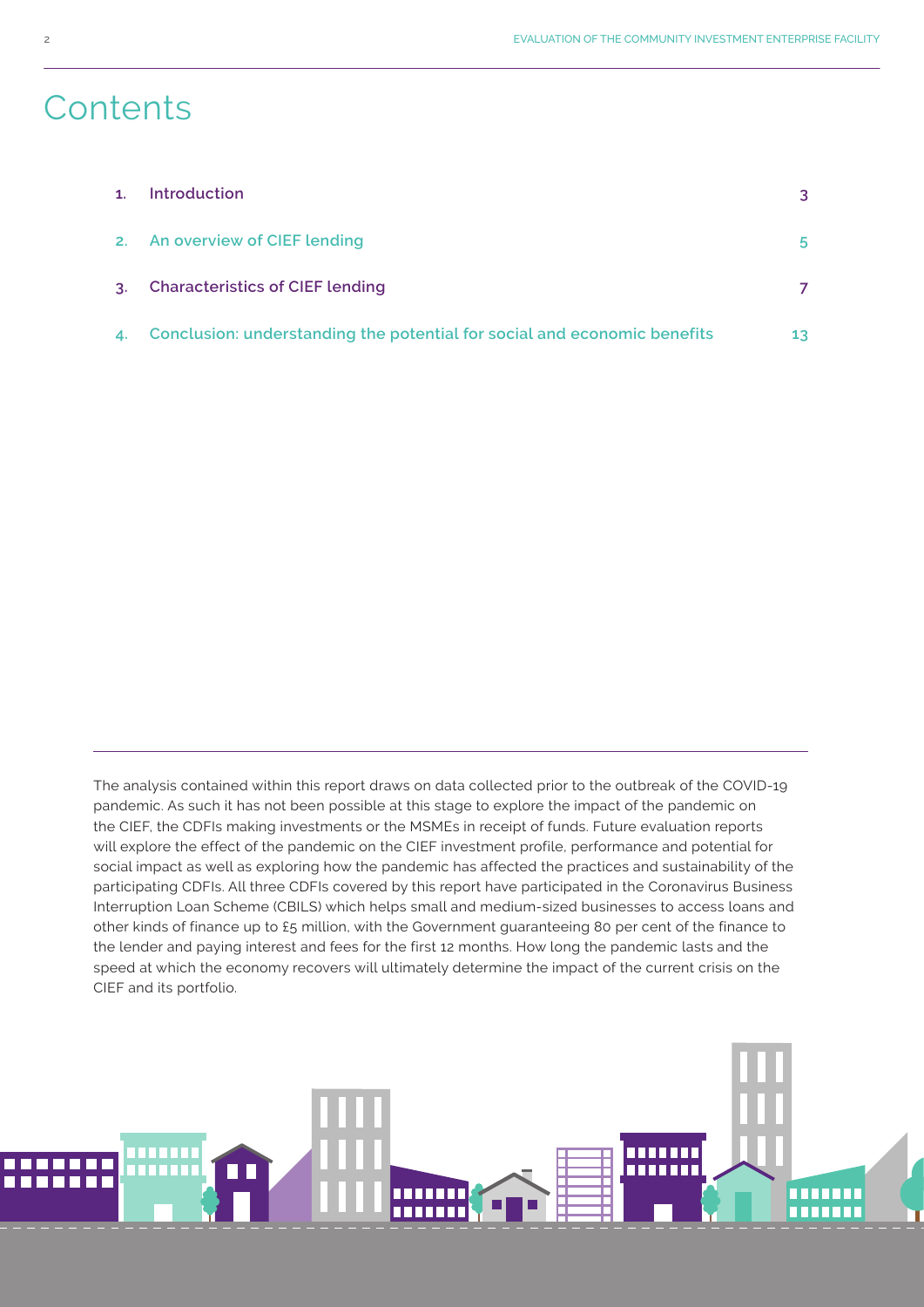### 1. Introduction

**This is the First Annual Report of the Evaluation of the Community Investment Enterprise Facility (CIEF) being undertaken by the Centre for Regional Economic and Social Research (CRESR) at Sheffield Hallam University. CIEF is a £30 million investment facility, established by Big Society Capital and managed by Social Investment Scotland (SIS). It aims to partially meet the capital needs of Community Development Finance Institutions (CDFIs), to build a better understanding of the financial and social impact of CDFI lending, and to test models of funding for CDFIs to attract other mission-driven investors.**

CIEF will invest in up to five CDFIs across the UK between 2018-25 to help meet the needs of **underserved micro, small and medium-sized enterprises (MSMEs) that have a positive impact in the communities where they operate**. The first round of investment has been into three CDFIs with the intention to involve further CDFIs over time, through this facility or future initiatives.

Over the lifetime of the CIEF, the evaluation aims to:

- A. Provide evidence on the financial performance of CDFI lending
- B. Provide evidence about the social and economic impact of CDFI lending at a community level and for individuals
- C. Consider the change in the CDFI market over the life of the CEIF, including the impact of BSC's initiatives
- D. Develop and model good practice in approaches to measuring the social and economic impact of CDFI lending

At this early stage in the lifecycle of the CIEF the purpose of this first annual report is twofold:

- To provide an overview of the types of investments that have been made by the CIEF during the first year of operation (January-December 2019)
- To begin to understand the potential for the CIEF to achieve social and economic impact

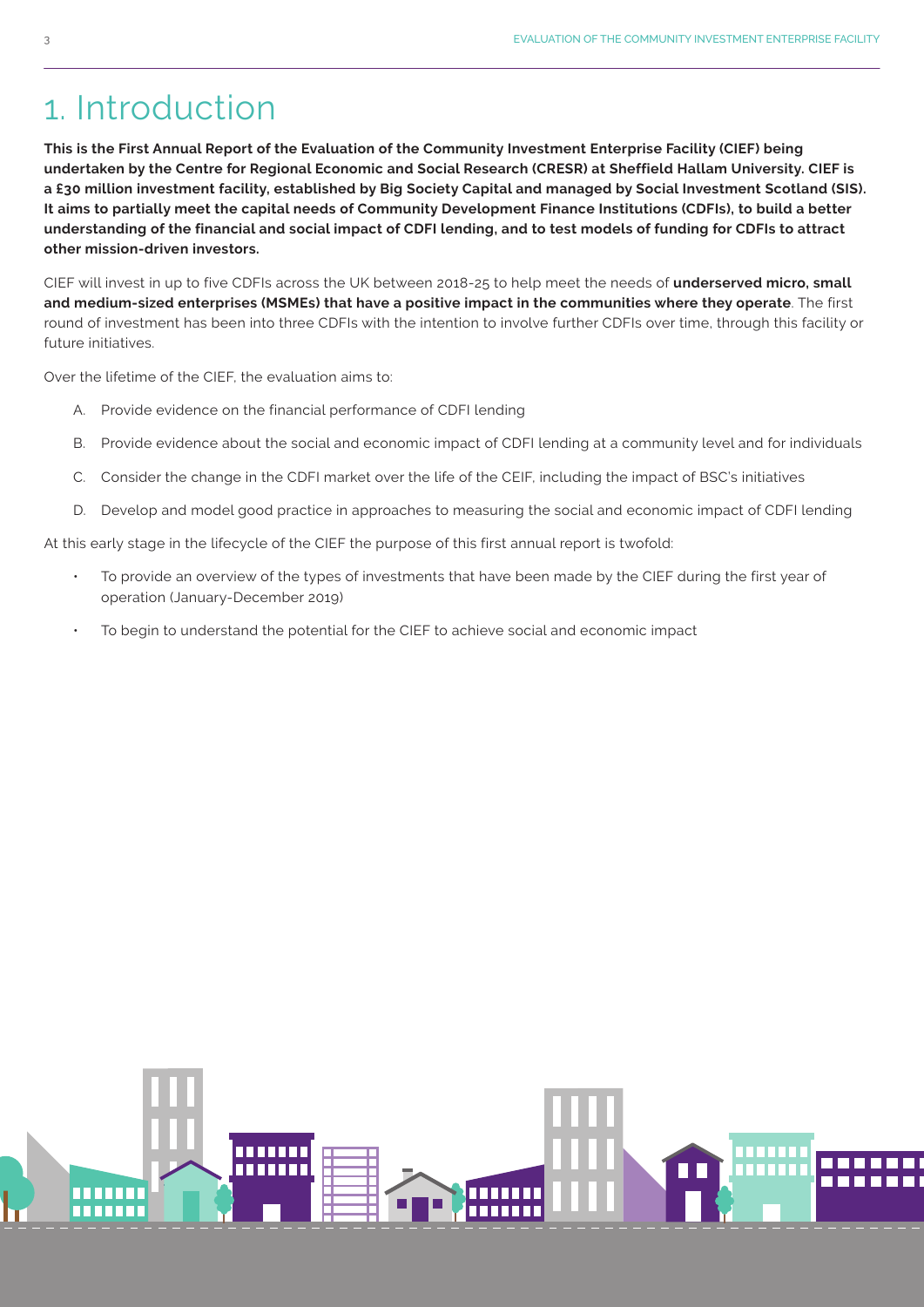#### **What is a CDFI?**

**Small businesses can play an important role in society by creating and sustaining jobs for local people and supporting local economic activity, especially in left-behind communities. Yet many sustainable small businesses in these communities cannot access mainstream finance and remain underserved.**

**Community Development Finance Institutions (CDFIs) are one solution to this problem. They offer the opportunity to transform how these small businesses access finance enabling them to survive and thrive. CDFIs have a social mission: to provide loans and support to underserved small businesses that are often based in disadvantaged communities or are led by disadvantaged groups.**

**'Disadvantaged' can mean areas or groups that are underserved and as a result do not enjoy the same level of social and economic benefits as other people and places. This might include factors like income, employment, education or health and safety.**

**CDFIs themselves are constrained by the lack of significant capital, and unable to meet their potential to support these underserved small businesses at scale. The CIEF was conceived as a means of addressing this challenge.1**

An interactive online dashboard published alongside this report provides an opportunity to explore in more detail some of the data and findings discussed in the report. Both the report and dashboard draw on data collected by CDFIs from MSMEs in their CIEF lending portfolio. Baseline data provides information about the characteristics of MSME as the point when they received the loan alongside information about the structuring of each loan. Quarterly follow-up data provides information about the performance of each loan. Annual follow-up data will monitor MSME characteristics, such as staffing and access to other finance, over time. Additional data on each MSME has been obtained by linking to their record in Companies House and demographic data sources such as the Indices of Multiple Deprivation (IMD).

As the CIEF matures in terms of the number, value and term of investments, the focus of Annual Evaluation reports and other outputs will shift from describing fund performance and the investment portfolio, to understanding the social and economic impact of the CIEF, and the potential for wider change in the CDFI market.

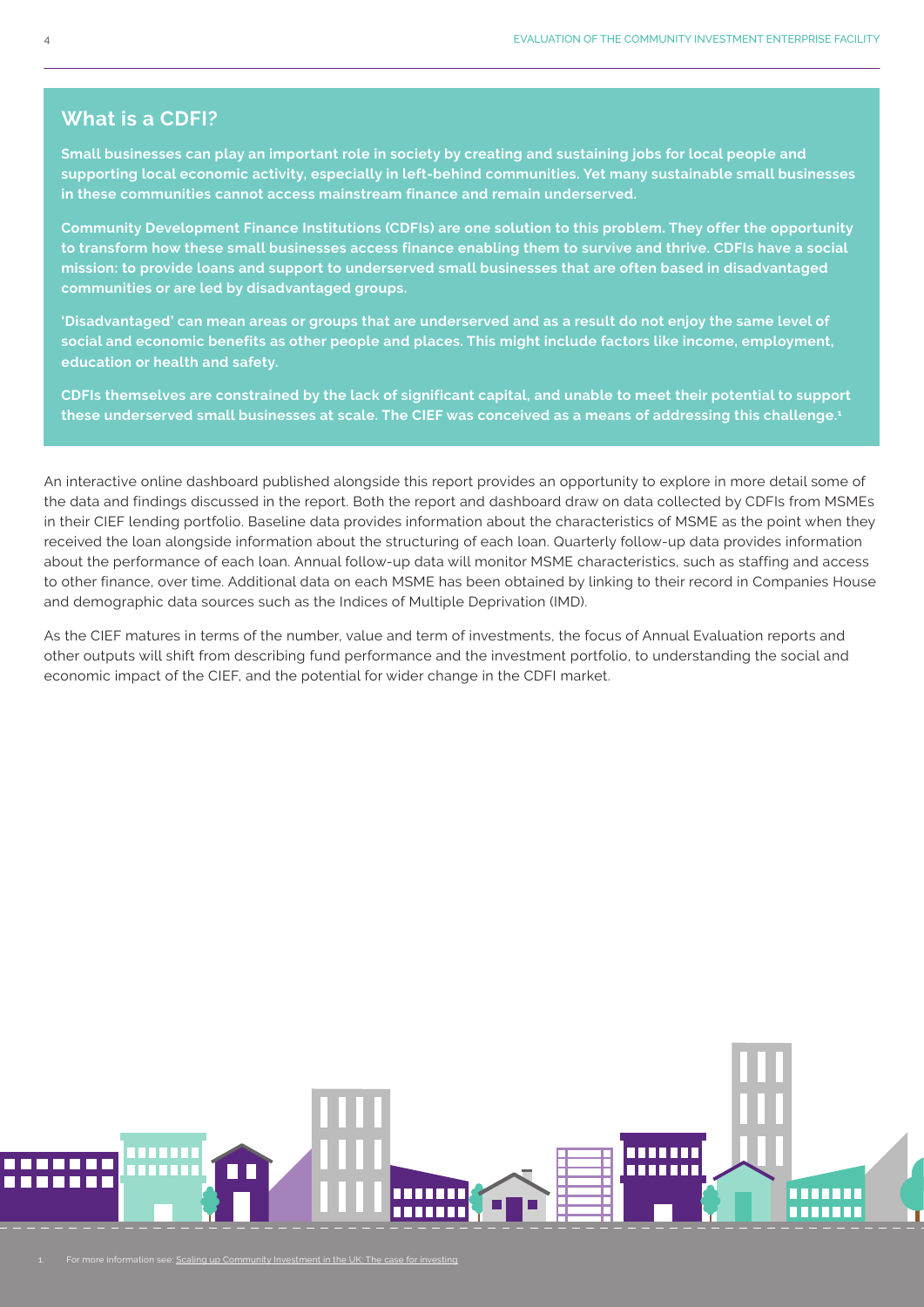communities.

## 2. An overview of CIEF lending

In the first full year of CIEF operation, between January-December 2019, the three CDFIs in receipt of funding through the facility:



**LENT £12.97 MILLION TO MSMES MADE 248 LOANS TO 243 MSMES2 LEVERAGED £6.7 MILLION IN ADDITIONAL INVESTMENT INTO MSMES FROM OTHER LENDERS**

### The CIEF CDFIs



Figure 1 demonstrates that the majority of these investments were made in the geographic areas in which the three CDFIs focus their lending activity:

region.

• West Midlands (BCRS)

served by mainstream finance.

- Yorkshire and the Humber (FFE, BEF)
- North East (BEF).

The average (mean) size of the loans made to date is £52,285. The smallest loan is worth £5,000 whilst the largest loan is worth £100,000:

- Nine per cent of loans are worth £20,000 or less
- 27 per cent are worth between £20,000 and £40,000
- 31 per cent are worth between £40,000 and £60,000
- 11 per cent are worth between £60,000 and £80,000
- 23 per cent are worth more than £80,000



2. The analysis presented in this report is based on data about these 248 loans. Where possible we have presented descriptive analysis broken down by different investee characteristics.<br>However, we would caution against re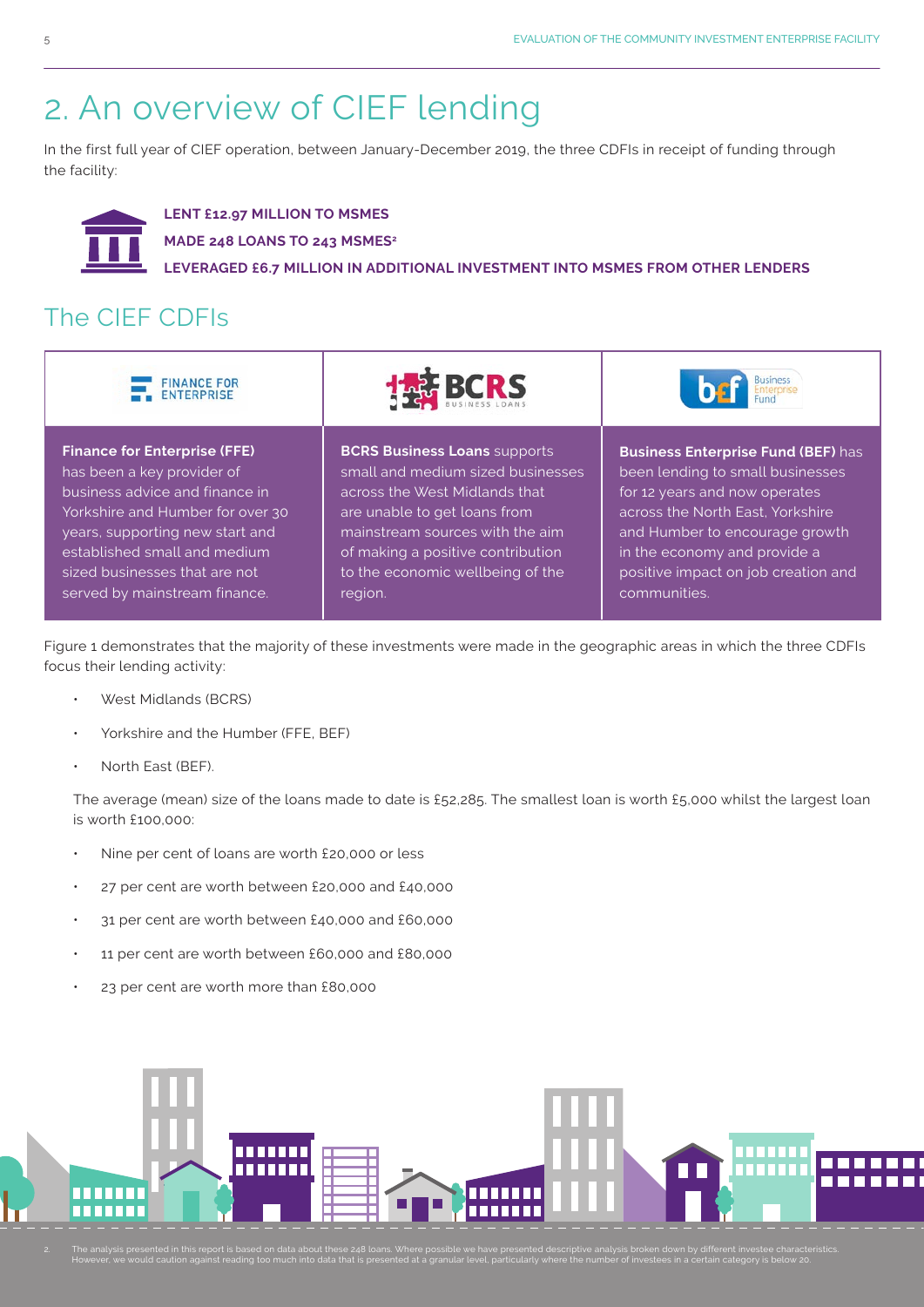The value of loans does not vary a great deal according to levels of deprivation:

- The average value of loans in the 10 per cent most deprived areas is  $£54,898$
- In the 35 per cent most deprived areas it is £55,018
- In the 50 per cent most deprived areas it is £53,560

The majority of loans (73 per cent) are for a term of 60 months and a further 23 per cent are for a term of 36 or 40 months. The most common interest rates for loans is between 13-15 per cent (70 per cent of loans are within this range) although some loans are offered at a higher rate (18 per cent have an interest rate of 16 per cent or more).

At this early stage the level of default within the CIEF portfolio has been relatively low:

- At the end of 2019 23 loans were in arrears (9.3 per cent of all loans). This means that £97,684 of repayments were overdue, around one per cent of all the capital invested through the programme
- Of those loans in arrears, however, nine were also in default (3.6 per cent of all loans). The total outstanding capital on these nine loans, which is now unlikely to be repaid, is £398,155, or three per cent of all the capital distributed
- No loans had been written off, meaning that recovery efforts had not been ruled out for any of the defaults
- $\cdot$  On the other hand, 11 loans had already been repaid in full (4.4 per cent of all loans)

**Figure 1: Location of CIEF investments based MSMEs address**



**Notes:** Colour coding is by the Index of Multiple Deprivation decile for the MSMEs postcode (1, most deprived, dark purple – 10, least deprived, light purple). Size of the dots corresponds to the amount invested in each location.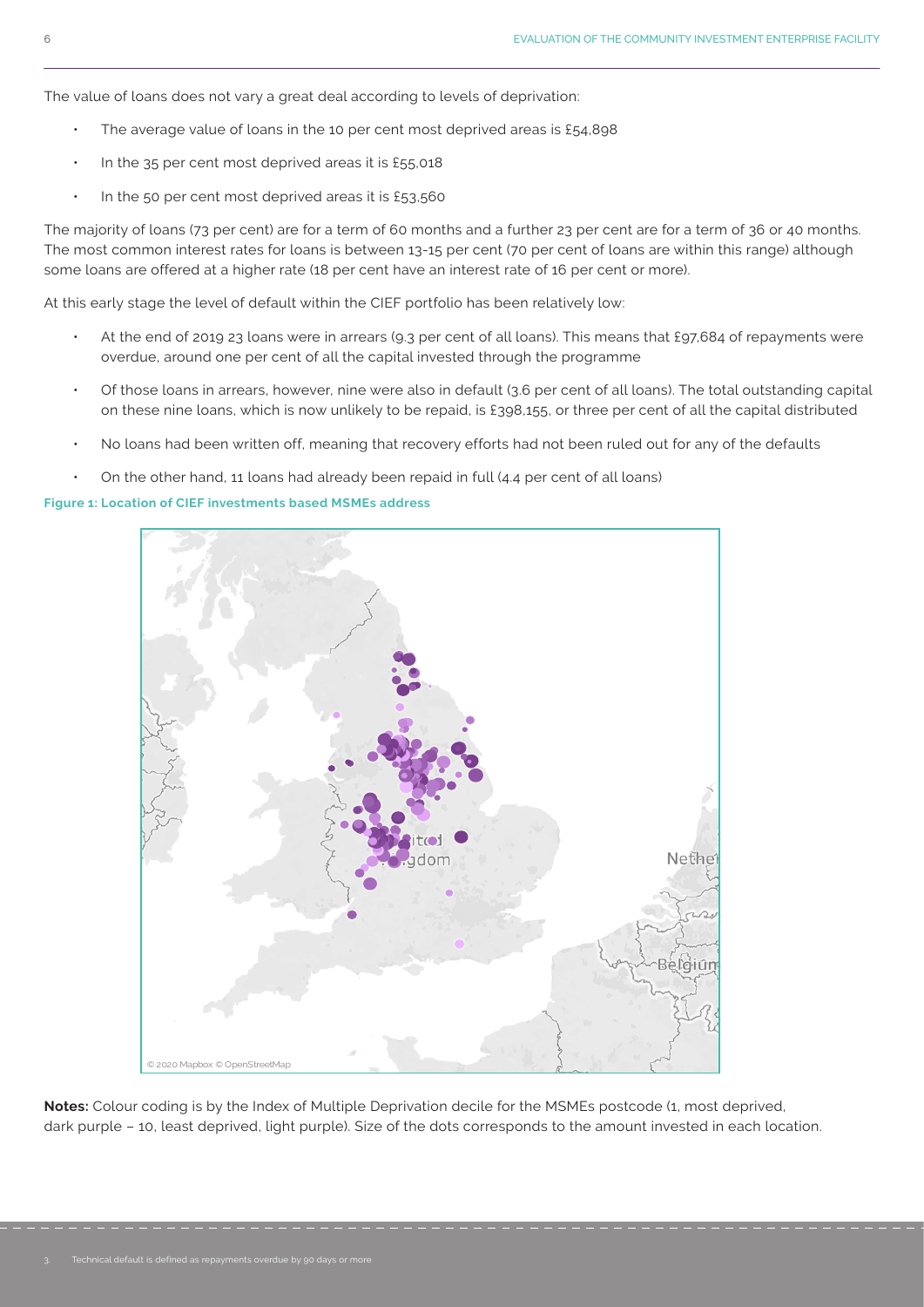# 3. Characteristics of CIEF lending

The following section presents descriptive analysis of the characteristics of the CIEF lending portfolio during the first year of operation, focussing on the extent to which funds have reached underserved and/or disadvantaged communities of place and interest.

In terms of *communities of interest*, there were:

- 39 loans worth £2,163,612 where the lead application was from a BAME background: 16 per cent of the CIEF portfolio (by no of investments)
- 48 loans worth £2,333,268 where were the lead applicant was female: 19 per cent of the portfolio
- 9 loans worth £363,000 where the lead applicant had a disability: 4 per cent of the portfolio
- 98 loans worth £5,611,564 where were the lead applicant was aged over 50: 40 per cent of the portfolio
- $\cdot$  128 loans worth £6,919,380 met CITR criterion 3<sup>4</sup>: 52 per cent of the portfolio

#### **Figure 2: No of CIEF investments in underserved and/or disadvantaged communities of interest5**





4. Which means that the owners, operators or customers belong to a potentially disadvantaged group (for example disabled people) 5. Note that none of the categories presented in this and subsequent charts are mutually exclusive i.e. it is possible that one MSME will be in one or more of these categorie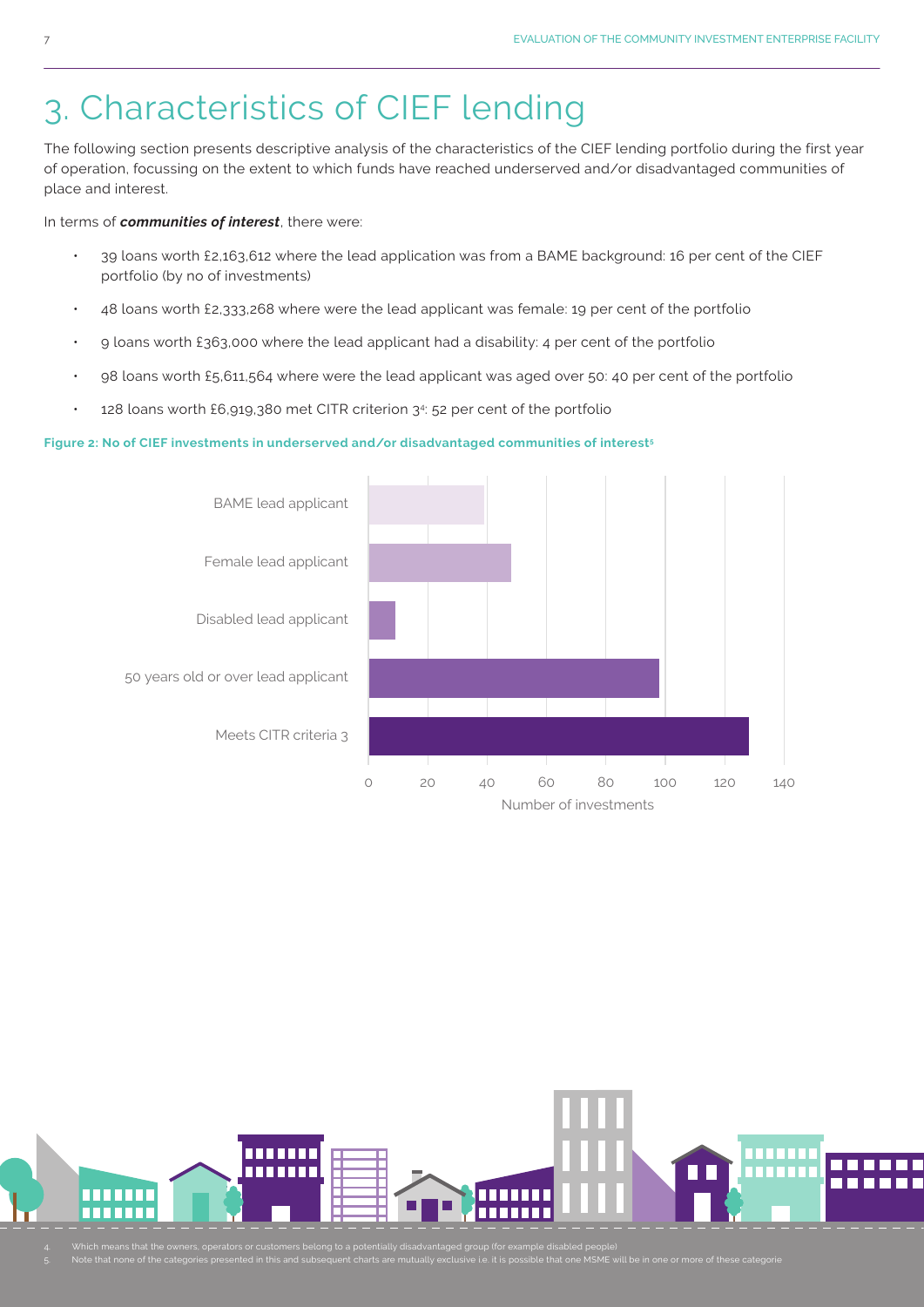#### In terms of *communities of place*, there were:

- 210 loans worth £11,124,644 where were the lead applicant met the CITR criteria 1 or  $2^6$ : 85 per cent of the CIEF portfolio (by no of investments)
- 114 loans worth £6,190,232 where the MSMEs were based in one of the 30 per cent most deprived neighbourhoods in England: 47 per cent of the portfolio
- 49 loans worth £2,719,000 to MSMEs based in one of the 10 per cent most deprived neighbourhoods in England: 20 per cent of the portfolio
- 118 loans worth £5,148,575 to MSMEs with five or fewer employees: 52 per cent of the portfolio
- 27 loans worth £973,575 to MSMEs with only a single employee: 12 per cent of the portfolio

#### **Figure 3: No of CIEF investments in underserved and/or disadvantaged communities of place**



Focussing in more detail on the types of communities in which CIEF investees are based, figure 4 presents the number of CIEF investments by IMD deciles. It demonstrates the extent to which investment is flowing to the most deprived communities, with the greatest number of investments in MSMEs based in communities in the bottom two deciles (i.e. the 20 per cent most deprived communities) and the fewest investments in MSMEs based in communities in the top two deciles (i.e. the 20 per cent least deprived communities).

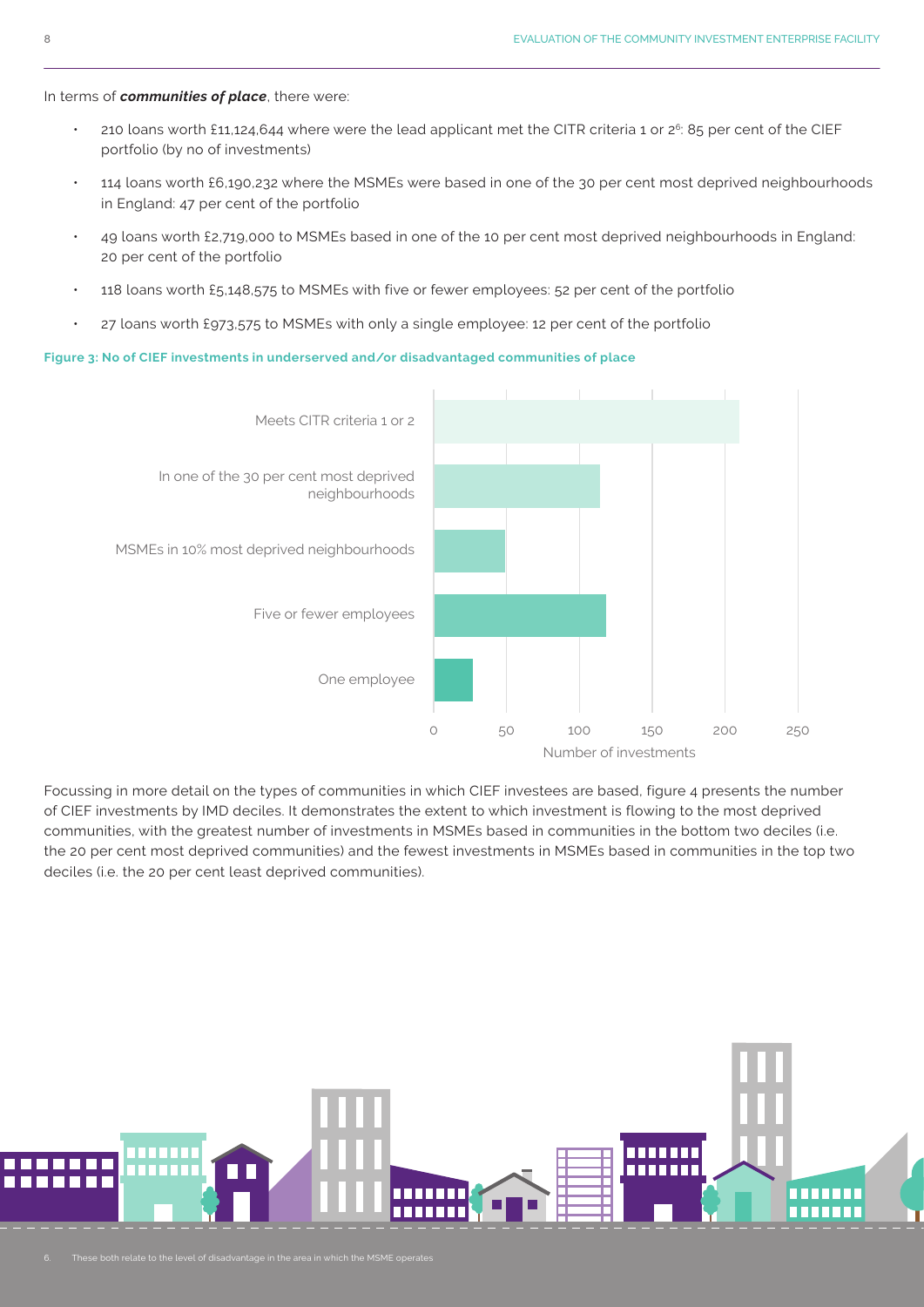

#### **Figure 4: No of CIEF investments by IMD decile**

Further descriptive analysis explored CIEF investee characteristics according to the **industry sectors** in which they operate, the **development or growth stage** of the business, and the **purpose of the investment**.

The most common *industry groupings* (SIC 2007 divisions) in which investees were categorised were:

- Wholesale and retail trade; repair of motor vehicles and motorcycles: 53 loans worth £2,764,112 21 per cent of the CIEF portfolio (by no of investments)
- Manufacturing: 42 loans worth £2,224,000 17 per cent of the portfolio
- Construction: 29 loans worth £1,841,300 12 per cent of the portfolio
- Professional, scientific and technical activities: 24 loans worth £1,156,773 10 per cent of the portfolio

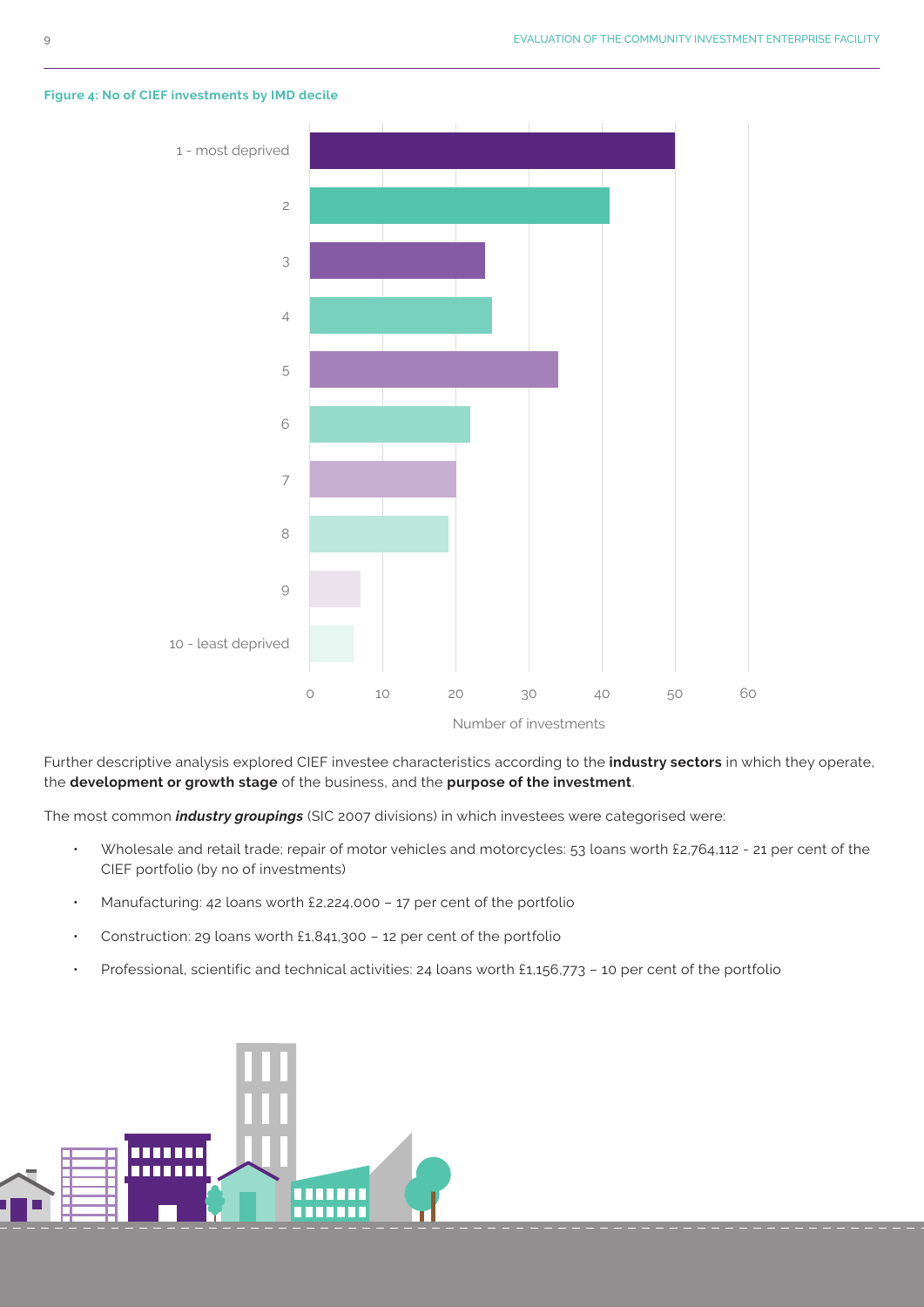

#### **Figure 5: No of CIEF investments by industry groupings (2007 SIC division)**

In terms of the *development or growth stage* of MSMEs in receipt of CIEF investment:

- 9 per cent were 'start ups'7 : 20 loans worth £728,000
- 45 per cent were 'early stage'8: 97 loans worth £4,534,928
- 40 per cent were at a 'growth' stage: 86 loans worth £5,142,196
- 6 per cent were seeking to expand into new markets or with new products: 13 loans worth £670,000

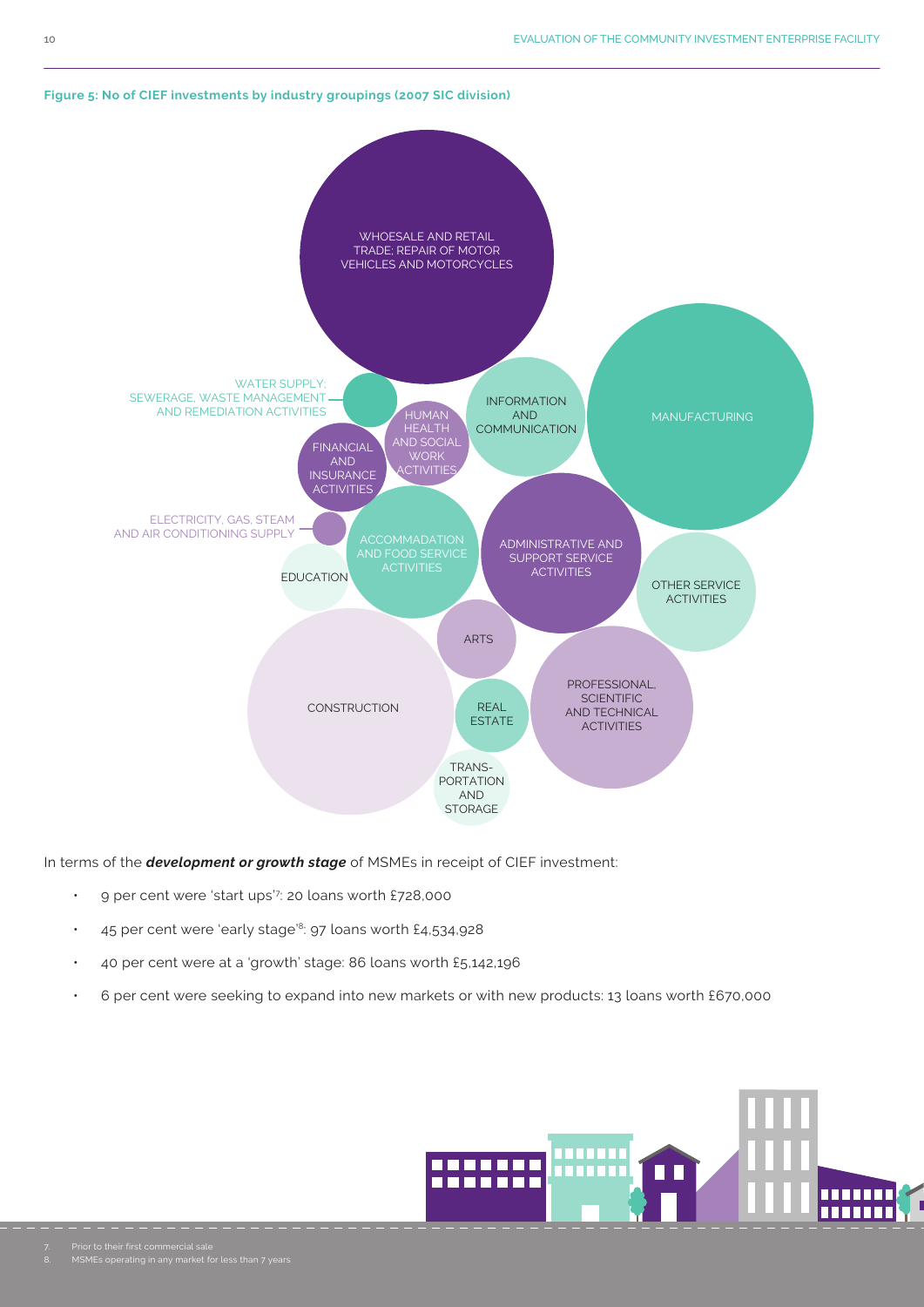

#### **Figure 6: No of CIEF investments by development or growth stage.**

In terms of the *purpose of the investment*, by far the most common purpose was 'working or growth capital' which accounted for 72 per cent of the CIEF portfolio (178 loans), worth £9,445,351.

The fact that most CIEF investees were at an early stage in their development or seeking to grow is reinforced by the *number of people they employed*. 52 per cent of MSMEs employed fewer than five people and 34 percent employed between six and 15 people. This means that a large proportion of CIEF investees are classified as 'micro' enterprises9.

Overall, the **MSMEs in receipt of CIEF investment employed 2,822 people**. A majority of these jobs were in MSMEs based deprived communities, reflecting the portfolio as a whole:

- 845 (30 per cent) were in the 10 per cent most deprived communities
- 1,691 (60 per cent) were in the 35 per cent most deprived communities
- 2,118 (75 per cent) were in the 50 per cent most deprived communities

The evaluation is also interested in exploring the employment patterns and practices of CIEF investees to consider how equitable they are. Of particular interest is the differential between the highest and lowest paid members if staff within an MSME. Initial analysis shows that the average (median) highest salary was £30,000 per year and the average lowest salary was £12,000 per year. This was broken down across the investment portfolio as follows:

- In 24 per cent of CIEF investees the highest and lowest paid members of staff earned the same amount (usually because they only employed 1-2 people): a ratio of 1:1
- In 31 per cent of investees the highest paid employee earned twice and much as the lowest paid: a ratio of 2:1
- In 32 per cent of investees the highest paid employee earned between three and five times more than the lowest paid: a ratio of between 3-5:1
- In 14 per cent of MSMEs the highest paid employee earned more than five times more than the lowest paid: a ratio of more than 5:1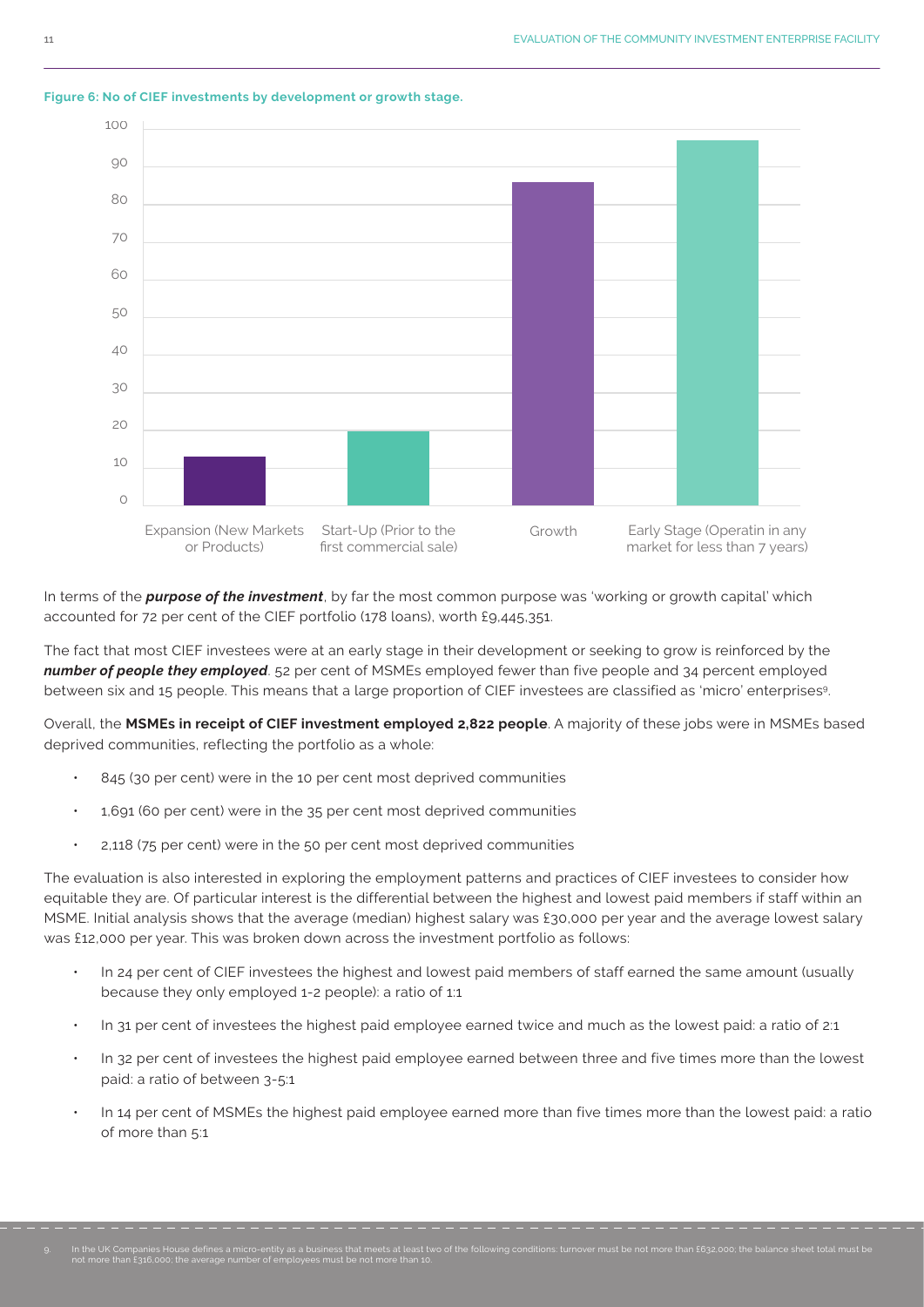Additional exploratory analysis has explored whether key evaluation measures discussed in this section vary by level of deprivation to understand the extent to which CIEF investment is *reaching the most underserved communities* i.e. those for whom there is an intersection of deprivation by place and other key characteristics for which data has been collected. As table 1 illustrates, at this stage the findings are inconclusive. The distribution of investee characteristics does not vary significantly by level or degree of place-based deprivation. However, the relatively small number of investees in some categories means this pattern should only be considered tentative at this stage.

#### **Table 1: No and percentage of investments according to place-based deprivation (IMD) and key investee characteristics**

|                                                                        | 10 per cent most<br>deprived areas |                | 35 per cent most<br>deprived areas |                | 50 per cent most<br>deprived areas |                | <b>All investments</b> |                                                                                                                      |
|------------------------------------------------------------------------|------------------------------------|----------------|------------------------------------|----------------|------------------------------------|----------------|------------------------|----------------------------------------------------------------------------------------------------------------------|
|                                                                        | $\mathsf{N}$                       | Percent        | N                                  | Percent        | $\mathsf{N}$                       | Percent        | $\mathsf N$            | Percent                                                                                                              |
| INVESTMENT PURPOSE:                                                    |                                    |                |                                    |                |                                    |                |                        |                                                                                                                      |
| Construction                                                           | $\circ$                            | $\circ$        | $\mathbf{1}$                       | $\mathbf{1}$   | $\mathbf{1}$                       | $\mathbf{1}$   | $\mathbf{2}^{\prime}$  | $\mathbf{1}$                                                                                                         |
| <b>Debt consolidation</b>                                              | O                                  | $\circ$        | O                                  | $\circ$        | O                                  | $\circ$        | $\overline{c}$         | $\mathbf{1}$                                                                                                         |
| <b>Property purchase</b>                                               | $\mathbf{1}$                       | $\overline{c}$ | $\overline{c}$                     | $\overline{c}$ | $\overline{c}$                     | $\mathbf{1}$   | $\overline{7}$         | 3                                                                                                                    |
| <b>Purchase</b>                                                        | 8                                  | 16             | 17                                 | 13             | 20                                 | 12             | 29                     | 12                                                                                                                   |
| Renovation                                                             | $\overline{c}$                     | $\overline{4}$ | 8                                  | 6              | 10                                 | 6              | 12                     | 5                                                                                                                    |
| Working/Growth Capital                                                 | 35                                 | 71             | 92                                 | 72             | 127                                | 73             | 178                    | 72                                                                                                                   |
| <b>ACCESS TO FINANCE:</b>                                              |                                    |                |                                    |                |                                    |                |                        |                                                                                                                      |
| MSMEs who had been rejected for<br>other finance in the past 12 months | 20                                 | 42             | 59                                 | 48             | 77                                 | 46             | 101                    | 43                                                                                                                   |
| MSME DEVELOPMENT/GROWTH STAGE:                                         |                                    |                |                                    |                |                                    |                |                        |                                                                                                                      |
| <b>Early Stage</b>                                                     | 20                                 | 45             | 46                                 | 42             | 65                                 | 44             | 97                     | 45                                                                                                                   |
| <b>Expansion</b>                                                       | 5                                  | 11             | 9                                  | 8              | 10                                 | $\overline{7}$ | 13                     | 6                                                                                                                    |
| Growth                                                                 | 18                                 | 41             | 41                                 | 38             | 56                                 | 38             | 86                     | 40                                                                                                                   |
| Start-Up                                                               | $\mathbf{1}$                       | $\overline{c}$ | 13                                 | 12             | 17                                 | 11             | 20                     | $\mathcal{Q}$                                                                                                        |
| RATIO HIGHEST-LOWEST PAID EMPLOYEE:                                    |                                    |                |                                    |                |                                    |                |                        |                                                                                                                      |
| 1:1                                                                    | 13                                 | 31             | 27                                 | 25             | 36                                 | 25             | 50                     | 24                                                                                                                   |
| 2:1                                                                    | 10                                 | 24             | 28                                 | 26             | 39                                 | 27             | 63                     | 31                                                                                                                   |
| 3:1                                                                    | 4                                  | 10             | 13                                 | 12             | 20                                 | 14             | 27                     | 13                                                                                                                   |
| 4:1                                                                    | 2                                  | 5              | 11                                 | 10             | 13                                 | $\mathsf{9}$   | 18                     | $\mathcal{G}% _{M_{1},M_{2}}^{\alpha,\beta}(\mathcal{A})\equiv\mathcal{A}_{M_{1},M_{2}}^{\alpha,\beta}(\mathcal{A})$ |
| 5:1                                                                    | 5                                  | 12             | 12                                 | 11             | 15                                 | 10             | 20                     | 10                                                                                                                   |
| <b>Over 5:1</b>                                                        | 8                                  | 19             | 17                                 | 16             | 23                                 | 16             | 28                     | 14                                                                                                                   |
| MSME LEADER/OWNER CHARACTERISTICS:                                     |                                    |                |                                    |                |                                    |                |                        |                                                                                                                      |
| Female                                                                 | 6                                  | 12             | 23                                 | 18             | 29                                 | 17             | 48                     | 20                                                                                                                   |
| Male                                                                   | 43                                 | 88             | 104                                | 82             | 143                                | 83             | 196                    | 80                                                                                                                   |
| <b>BAME</b>                                                            | 9                                  | 18             | 24                                 | 19             | 31                                 | 18             | 39                     | 16                                                                                                                   |
| <b>Disability</b>                                                      | 3                                  | 6              | 6                                  | 5              | $\overline{7}$                     | $\overline{4}$ | 9                      | $\overline{4}$                                                                                                       |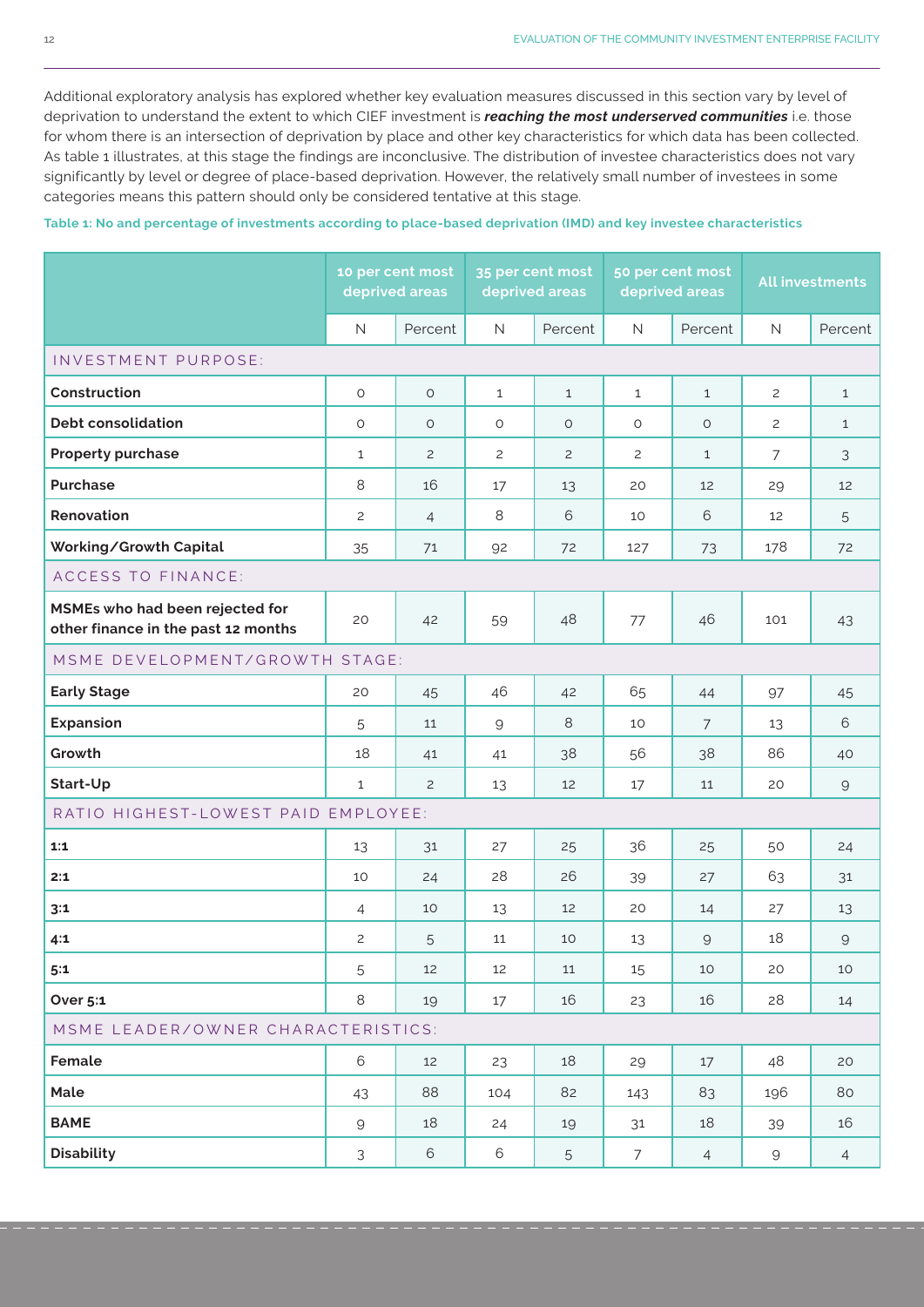# 4. Conclusion: understanding the potential for social and economic benefits

At this early stage in the lifecycle of the CIEF this first annual evaluation report has focussed on providing an overview of the types of investments that have been made by the CIEF during the first year of operation (January-December 2019). The analysis presented is largely descriptive, but it is possible to use these early findings to consider the potential for the CIEF to achieve social and economic impact in the longer term.

CDFI's potential for social and economic impact comes from the way that they provide loans and support to businesses, social enterprises and individuals who are unable to access mainstream finance from high street banks and elsewhere; the fact that they operate in deprived communities; and because they support entrepreneurs from disadvantaged communities of place and interest. Monitoring the extent to which CIEF investments reach these hardest-to-reach businesses will be key to understanding the social and economic impact of the facility in the longer term.

Using data from the most recent version of the UK Small Business Survey (BEIS, 2019)<sup>10</sup> it is possible to benchmark some of the characteristics of the CIEF MSME portfolio against the wider UK SME population, to gain some insights into the extent to which CIEF funds are being accessed by underserved and hard to reach groups:

- 19 per cent of investments had *lead applicants who were female*. This is broadly aligned with the national picture in the UK, where the proportion of small businesses that are women-led was 17 per cent in 2018.
- 16 per cent of investments had *lead applicants from BAME backgrounds*. This is a greater share than the national picture, where the proportion of small businesses that are majority led by ethnic minority groups was five per cent in 2018.
- 41 per cent had been *rejected for finance elsewhere* in the previous year. This is much higher than SMEs more generally. In 2018, of those SMEs who had applied for external finance in the previous 12 months only 24 per cent had not been successful: 10 per cent did not obtain any finance and for 14 per cent the outcome of applications was still pending.
- 20 per cent of investments *were to MSMEs in the 10 per cent most deprived neighbourhoods* according to the Indices of Multiple Deprivation (IMD). Furthermore, 85 per cent of CIEF investments met CITR criteria 1 or 2, meaning that they are in MSMEs based in the 35 per cent most disadvantaged neighbourhoods<sup>11</sup> and the 82 Local Authority Districts appearing in the top 50 of any of the seven most recent Indices of Deprivation measures. At this stage it has not been possible to benchmark CIEF investments against external data on the geography of SME population, but this figure does suggest that a significant amount of CIEF investment is going to economically disadvantaged areas.